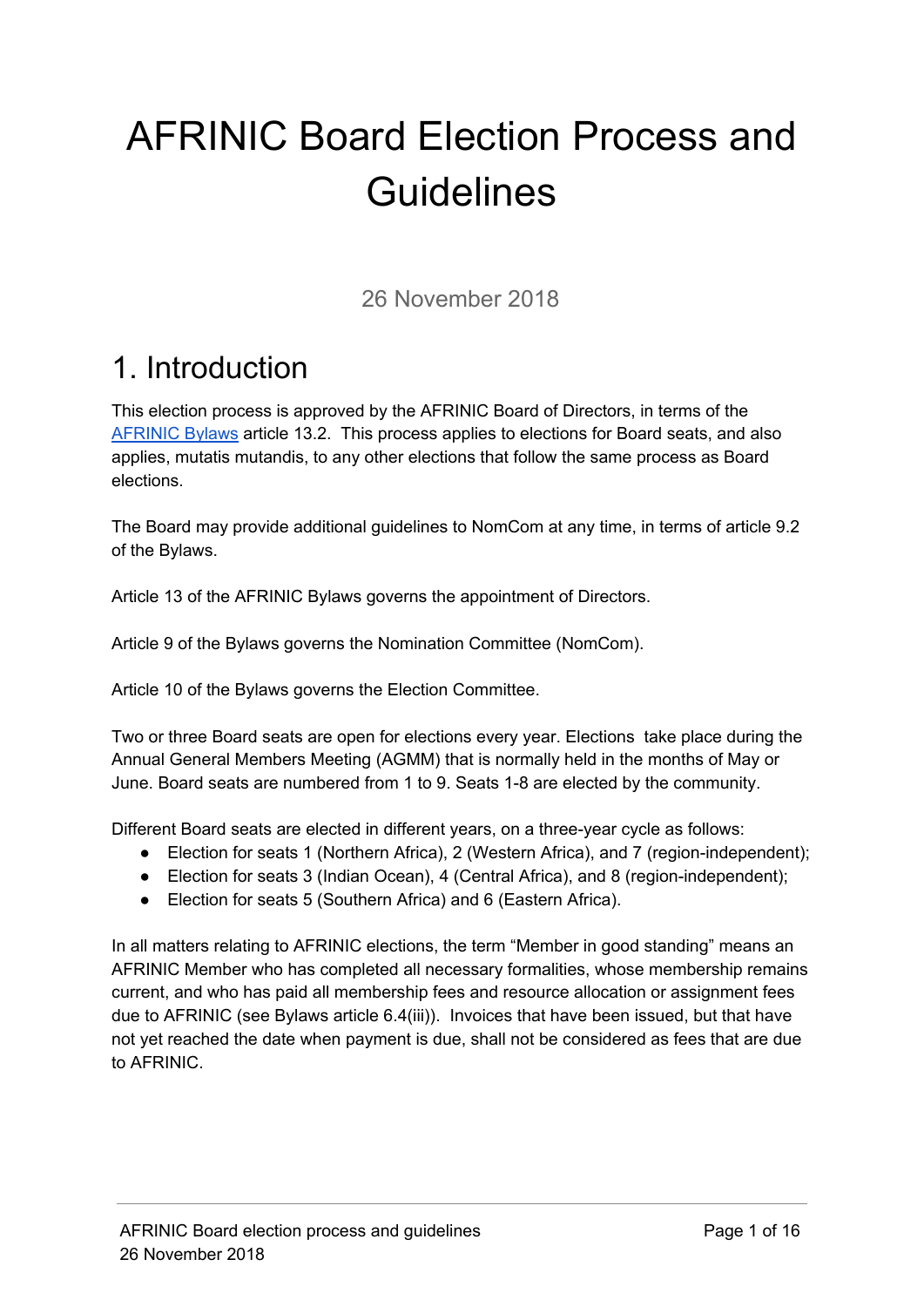### 2. Nomination Committee (NomCom)

Responsibilities of the NomCom are defined in Article 9 of the AFRINIC bylaws and include the following:

- Report to the Board and follow guidelines set by the Board;
- Call for candidates for all open positions;
- Prescribe criteria and qualifications for eligibility to stand for election;
- Interview candidates, if appropriate, prior to finalising the list of candidates;
- Finalise the list of candidates for every election;
- Supervise the conduct of the polls by the Election Committee on election day.

NomCom should always operate in accordance with the AFRINIC Bylaws. The following sections of the AFRINIC Bylaws are especially relevant:

- Article 1: Definitions of "Election Committee", "Nomination Committee (NomCom)", and other terms.
- Article 9: "The Nomination Committee";
- Article 10: "Election Committee";
- Article 12.14(i): Deals with nominations from Members, the information that must accompany a nomination, and approval of nominations by the Board.

A new NomCom shall be appointed every year, to handle elections during the entire calendar year.

In addition to dealing with Board elections, NomCom will serve a similar role for any other elections by the AFRINIC Membership or community.

#### 2.1. Eligibility for membership of NomCom

In terms of Article 9.1 of the Bylaws:

- No candidate for election to the Board may be a member of the NomCom;
- No person domiciled in a region whose Board seat is open for renewal may be a member of the NomCom.

The Board further expects NomCom members to:

- be neutral; to have no interest in the results of the elections;
- be trusted members of the AFRINIC community;
- have good knowledge of the AFRINIC business environment;
- do their best to fulfill their responsibilities.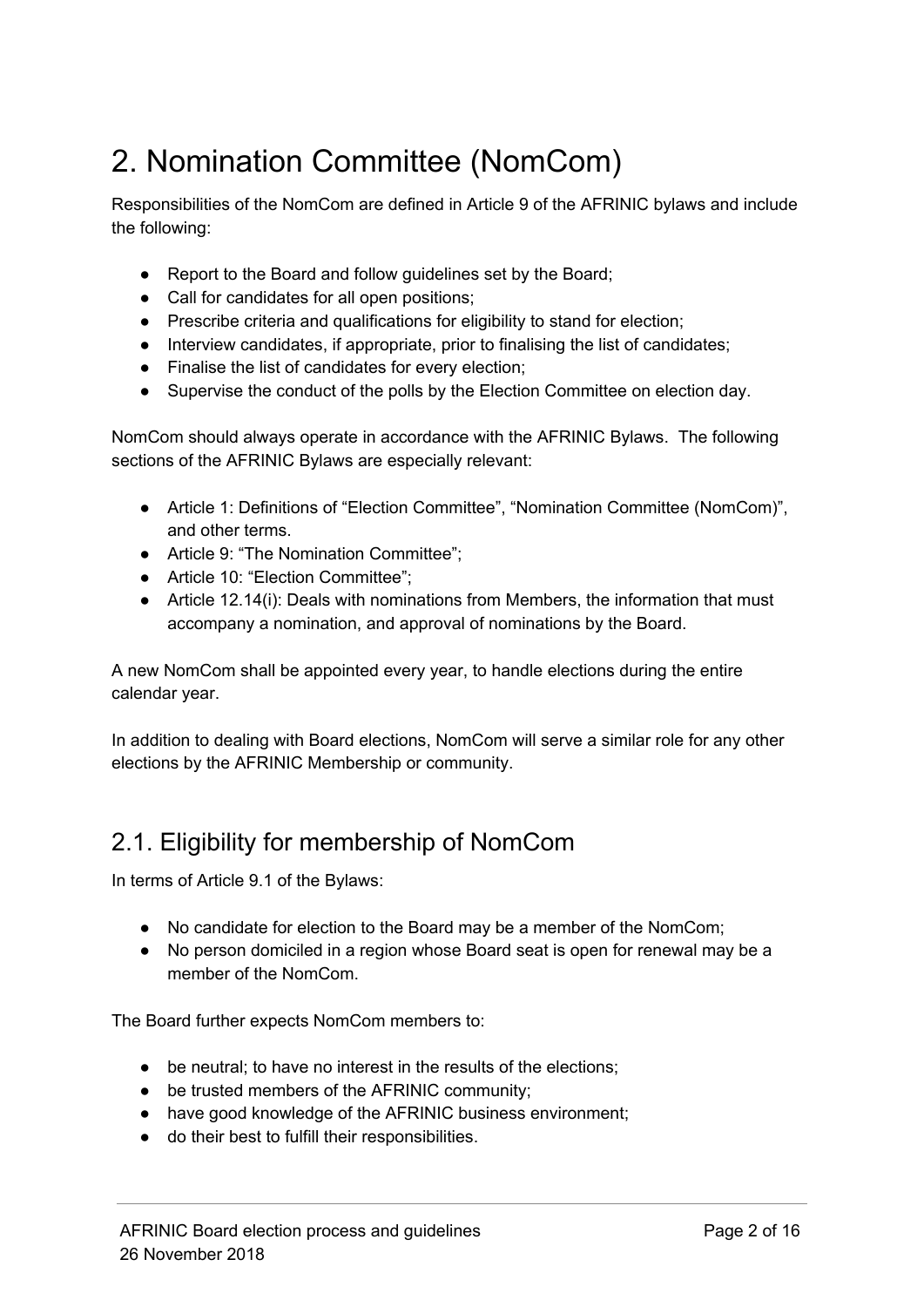#### 2.2. Appointment of NomCom members

In terms of article 9 of the Bylaws, the NomCom shall consist of a chairman and three other members as appointed by the Board. In other words, the Board appoints four members, and one of those will be the chair.

The Board's practice is to appoint the four members as follows;

- One member selected from within the AFRINIC Board;
- Three members selected by the AFRINIC Board from the community, after a call for volunteers.

The Board shall call for volunteers and appoint NomCom members following an appointment process determined by the Board, and following the timeline given in this election process document.

#### 2.3. NomCom chair

The four members of the NomCom shall choose a chairperson, who shall be one of the three community members (not the Board member).

#### 2.4. Role of the Board representative

The Board representative is a full voting member of NomCom. The Board representative may report to the Board on the general activities and progress of NomCom, including the number of candidates and whether individual candidates are found to be qualified or not, but shall not report on confidential discussion of the merits of individual candidates.

#### 2.5. Communication with the Board

Since the Board representative is part of Nomcom, he/she can summarize the activities of NomCom to the Board; however, the official communication channel between the Board and NomCom will be between the NomCom Chairperson and Board Chairperson, with the CEO in copy.

#### 2.6. NomCom decision making process

NomCom decisions may be made by majority vote. In the event of a tie, the issue shall be discussed further, and then the vote shall be repeated. In the event of a tie that cannot be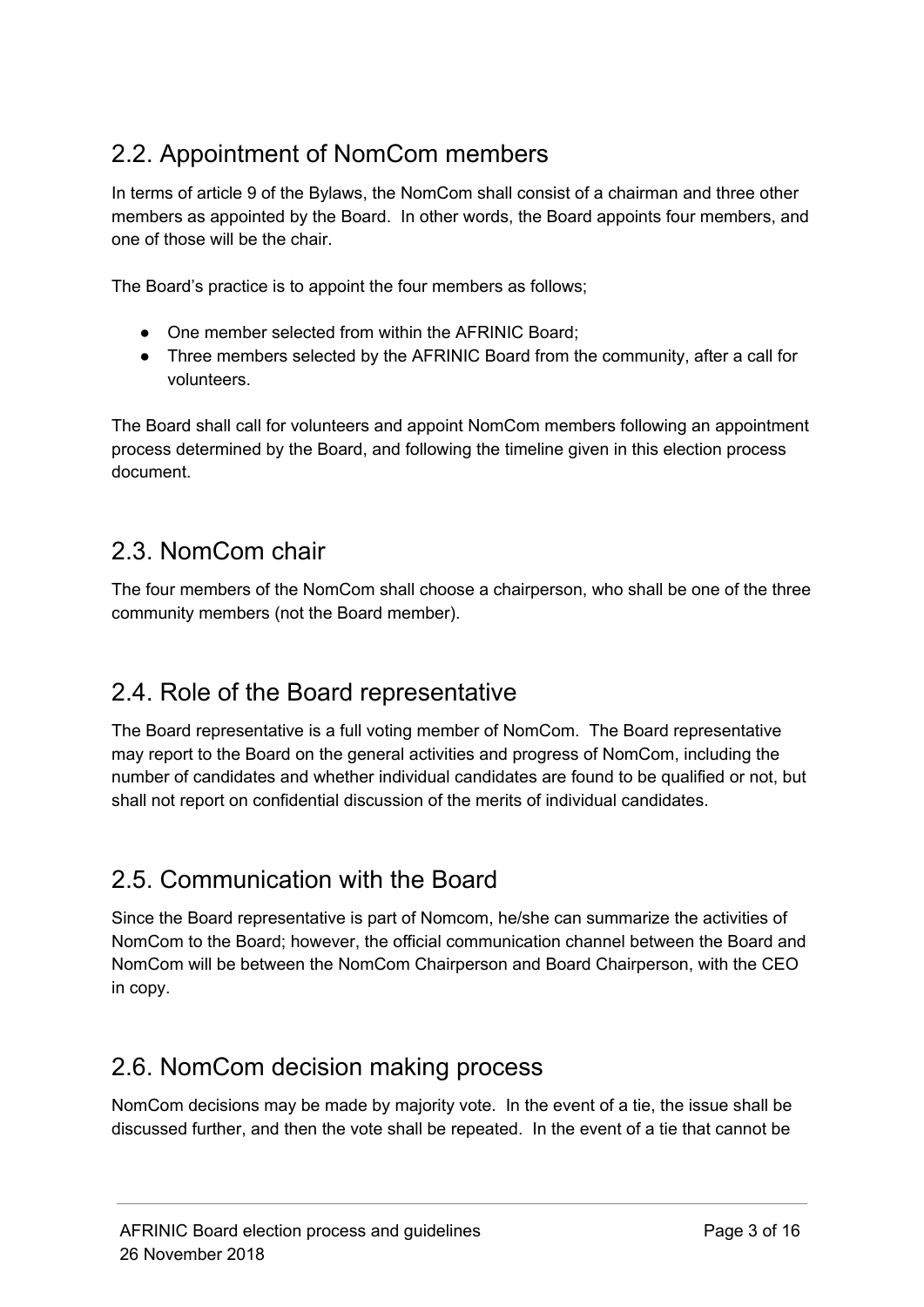resolved through additional discussion, the Chair of the NomCom has an additional casting vote.

### 2.7. Staff support to NomCom

AFRINIC staff shall provide reasonable logistics support on request from the NomCom chair to the CEO. Such support includes publication of the list of nominees, compilation of comments, mailing list moderation, website updates, communication with nominees, and other duties pertaining to the roles and responsibilities of the NomCom.

AFRINIC staff may also answer questions about factual issues relating to AFRINIC membership or participation in AFRINIC events or discussions.

Under no circumstances should AFRINIC staff participate in NomCom's discussion of the merits of any candidate.

#### 2.8. NomCom remuneration and travel support

NomCom members do not receive any remuneration.

AFRINIC will provide travel support for the NomCom Chair to attend any AFRINIC meeting at which an election is held. Subject to budget constraints as determined by the CEO, AFRINIC may also provide travel support to additional members of NomCom.

### 3. Election Committee

Logistics of running all elections will be managed by the Election Committee, which is appointed by the CEO in terms of article 10 of the Bylaws. The CEO shall also appoint a Chair of the Election Committee.

A new election committee shall be appointed every year, to handle elections during the entire calendar year.

In addition to dealing with Board elections, the Election Committee will serve a similar role for any other elections by the AFRINIC Membership or community.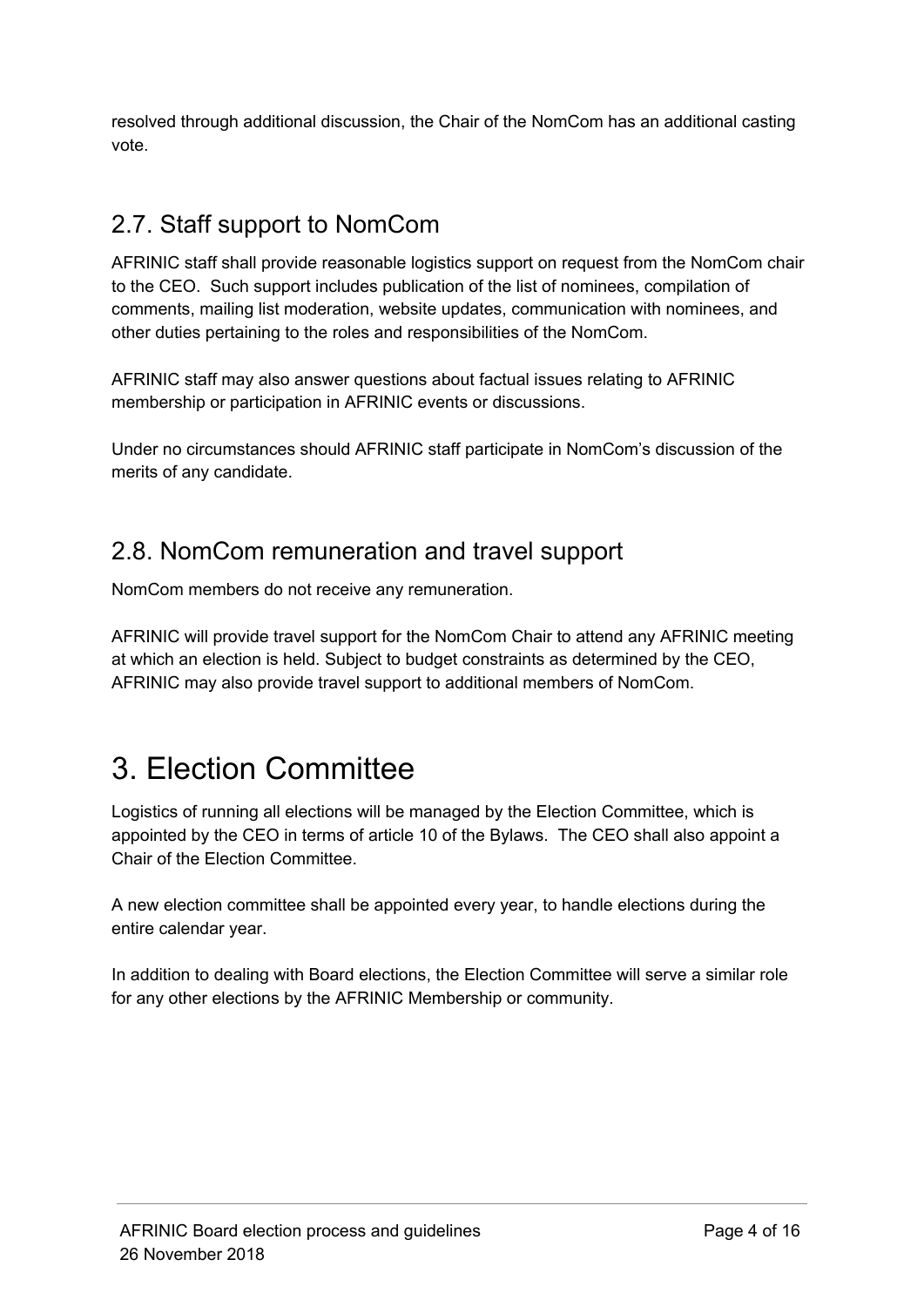### 4. Relationship between NomCom and Election **Committee**

The Election Committee consists only of AFRINIC staff, and does not include any NomCom representatives (Bylaws Article 10). However, in terms of Bylaws Article 10.1(iii), the Election Committee must "liaise with the Chairperson of the Nomination Committee, set up under Article 9 of the Constitution, for the holding of polls on election day."

The NomCom chair and the Election Committee chair shall ensure suitable collaboration between the two committees.

## 5. Nomination and Selection of Candidates for **Elections**

#### 5.1. Distinction between nominations and candidates

Different parts of the Bylaws or the election process refer to "nominations" and "candidates". These are not the same. Nominations are the input to NomCom, in terms of Bylaws article 9.3(ii)(a). The list of candidates is the output from NomCom, in terms of Bylaws Article 9.3(ii)(d).

Not all nominations become candidates. Some nominees may not be eligible; some may withdraw; some may not be approved by the Board in terms of Bylaws article 12.14(i); some may not be selected by NomCom for any reason.

#### 5.2. Eligibility to nominate

In terms of Bylaws Article 12.14(i), "Each Member may nominate one individual who shall be eligible to be elected as a Director." This means that only Members in good standing may make nominations for Board seats. Also, each member may make no more than one nomination (for each open position). In practice, AFRINIC members are usually organisations who have designated contact persons, and one of the contact persons may make a nomination on behalf of their organisation. This means that no seat that is open for election may have multiple nominators or supporters that represent the same Member.

The same requirement applies to all elections where the AFRINIC Members vote (e.g. Board, Governance Committee), but not in elections where the AFRINIC community votes.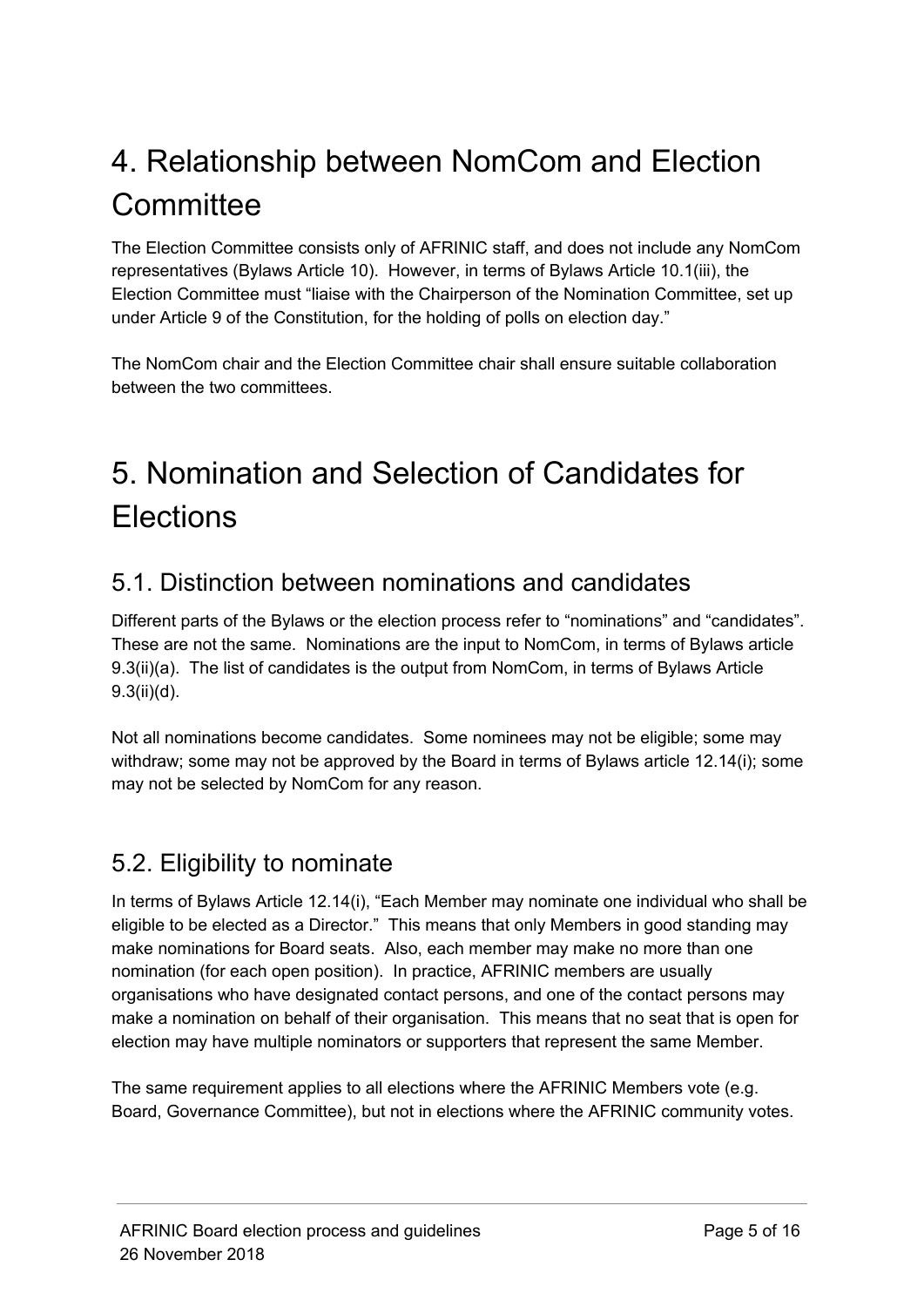To assist in verifying this, nominators should be required to state their AFRINIC org-id on the nomination form, and the person submitting the nomination must be an authorized contact for the Member.

Self-nominations and nominations by those who are not registered contacts of AFRINIC members in good standing are also allowed, but with the condition that the nomination must be formally backed by authorised and registered contacts of at least two AFRINIC Members in good standing.

#### 5.3. Criteria and qualifications for eligibility to stand as a candidate

In terms of the Bylaws section 9.3(ii)(b), the NomCom shall prescribe criteria and qualifications for eligibility to stand as candidate.

Note that, for regional seats, Bylaws Article 13.5 does not prescribe requirements for citizenship or residence in the sub-region that the Director intends to represent. Past practice has been to require residence in the sub-region at the time of the election. The Board recommends that NomCom should continue this practice.

Before publishing the "criteria and qualifications", NomCom shall submit a draft to the Board for comments. Responsibility to set the criteria and qualifications for eligibility to stand as candidate lies with the NomCom, but NomCom should consider the Board's comments (if any).

The provisions of the Bylaws articles 13.10, 13.11, and 13.12 shall be observed. Those provisions are:

13.10. No person shall be appointed or hold office as a Director if s/he is a person who:

(i) is under 18 years of age;

(ii) is an undischarged bankrupt;

(iii) would, but for the repeal of Section 117 of the [Companies Act 1984](http://companies.govmu.org/English/Legislation/Pages/Companies-Act-1984.aspx) of Mauritius, be prohibited from being a Director or promoter of, or being concerned or taking part in the management of, a company within the meaning of that Act; (iv) is prohibited from being a director or promoter of or being concerned or taking part in the management of a company under Sections 337 or 338 of [the Act;](http://companies.govmu.org/English/Legislation/Pages/Companies-Act-2001.aspx)

- (v) is not a natural person; or
- (vi) has been adjudged to have been of unsound mind.

13.11. A person shall not be appointed a Director of the Company unless (i) that person has consented in writing to be a Director and certified that he/she is not disqualified from being appointed or holding office as a Director in accordance with the Act; and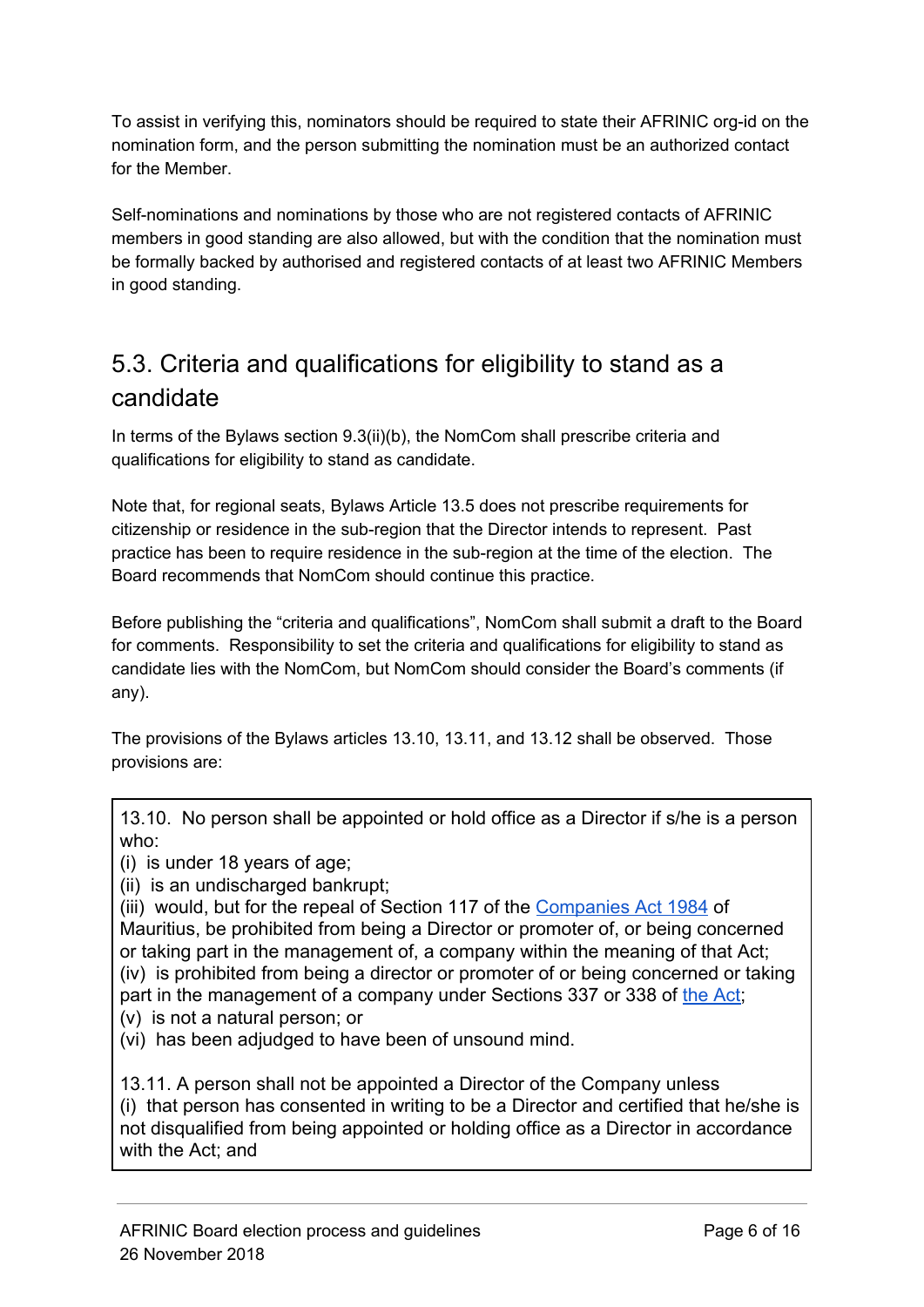(ii) that person has signed the forms required to be a Registered Member under Article 6.3 above.

13.12. Further to the provisions of Section 13.11, the NomCom shall, as far as practically possible, seek the following additional conditions for the eligibility of candidates to the position of Board Directors:

(i) previous Board or organisational leadership experience;

(ii) skills in business management and leadership;

(iii) fundraising for not-for-profit organisations experience;

(iv) network operations and Internet services experience; and

(v) international Business development experience.

#### 5.4. Nomination form

NomCom should work with staff to design a nomination form for use in the online nomination process.

The nomination form should include fields for all the information required by Bylaws article 12.14(i): "the full name and address of the nominated person as well as a short description of the person, including the person's professional background, age, nationality, residential address and the region, which the person is proposed to represent."

There should be provision for upload of a photo and brief biography of the nominated person.

There should be provision for the nominated person to indicate their consent to publication of their name, photo, brief biography, nationality, and the region which they are proposed to represent, for use during the election process including the public comment period.

The nomination form should include the name of the nominator, and the AFRINIC org-id of the AFRINIC Member that the nominator is authorised to represent, to enable the nominator to be checked against the provisions of Bylaws article 12.14(i).

For reference, Bylaws Article 12.14(i) states:

#### 12.14 Member Proposals

(i) Each Member may nominate one individual who shall be eligible to be elected as a Director. Such nominations must be received by the Nomination Committee not less than three (3) weeks and not more than eight (8) weeks prior to an Annual General Members' Meeting called under Article 11.1 of this Constitution at which Directors will be elected.

Such nominations shall, subject to the Election Guidelines document, be approved by the Board, and, inter alia, contain the full name and address of the nominated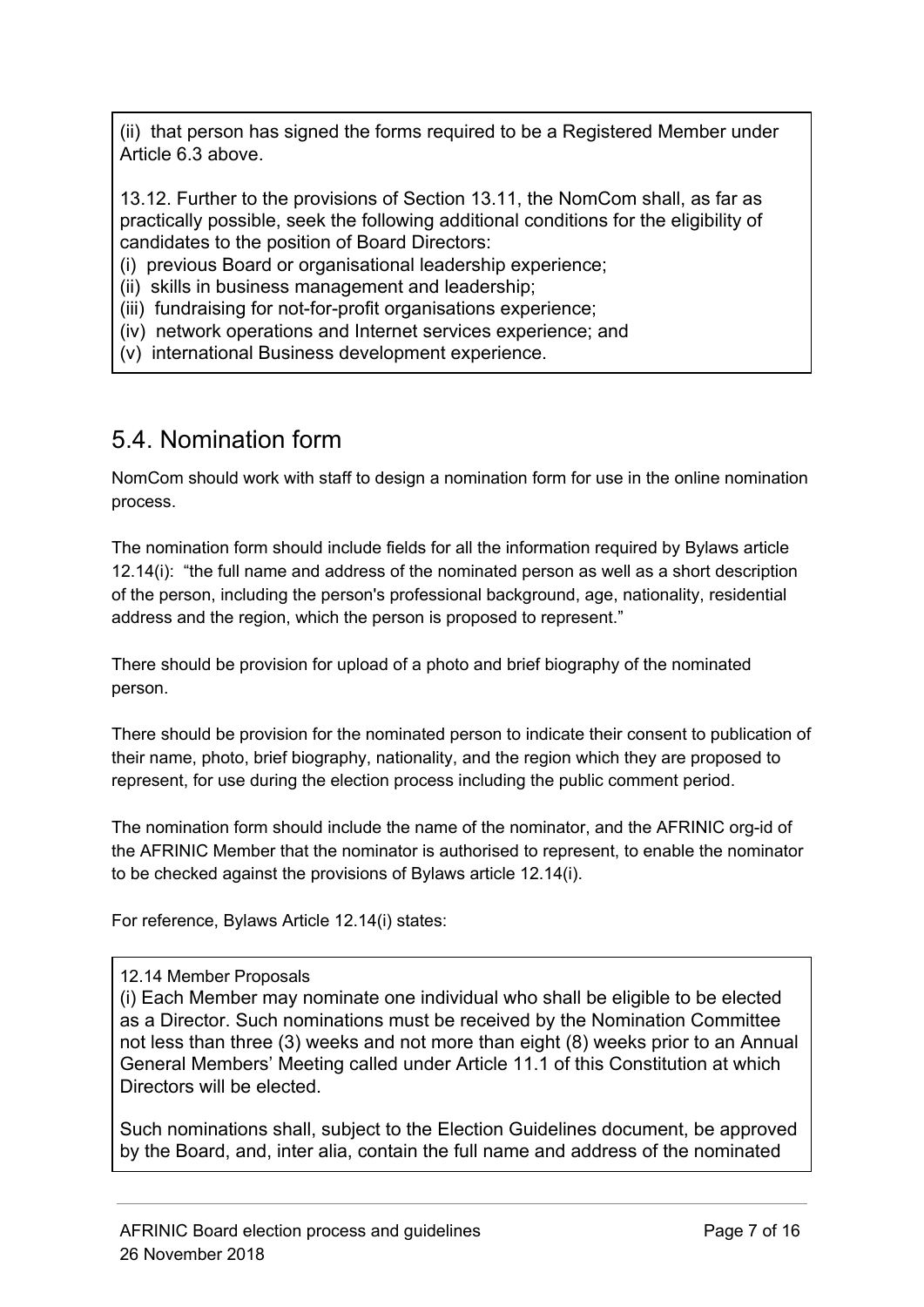person as well as a short description of the person, including the person's professional background, age, nationality, residential address and the region, which the person is proposed to represent.

#### 5.5. Call for nominations

In terms of the Bylaws Article 9.3(ii)(a), the NomCom shall call for candidates for elections held by AFRINIC.

The call for candidates shall include information about the open positions, the "criteria and qualifications" for candidates as set by the NomCom and the Bylaws, the criteria for nominators, and the nomination process and timeline.

#### 5.6. Submission of nominations

The Election Committee will arrange for completed nomination forms, submitted online, to be sent via email to NomCom.

#### 5.7. Checking of criteria

The Election Committee should check that nominations are received in good time, that nominators or supporters are persons who are authorised contacts for AFRINIC members in good standing, and that no seat has multiple nominators or supporters that are from the same Member.

The NomCom Chair should ask each nominee to verify that they consent to stand, and that they consent to have their information published. For Board seats, they should be asked to certify that they are eligible in terms of Bylaws Article 13.10.

The NomCom Chair should contact each nominator or supporter to verify that they nominated or supported the nominee.

NomCom should check each nominee against the "criteria and qualifications" published during the call for nominations.

For regional seats, such as Board seats 1 to 6 as defined in the Bylaws Article 13.4(i), Election Committee staff should check the relationship between country or economy, and sub-region, as provided in the nomination. The web page at <[http://afrinic.net/en/about/service-region>](http://afrinic.net/en/about/service-region) should be used as a reference for the relationship between countries or economies, and the sub-regions defined in Article 13.5 of the Bylaws. In the event of any apparent discrepancy, the Election Committee staff will bring the issue to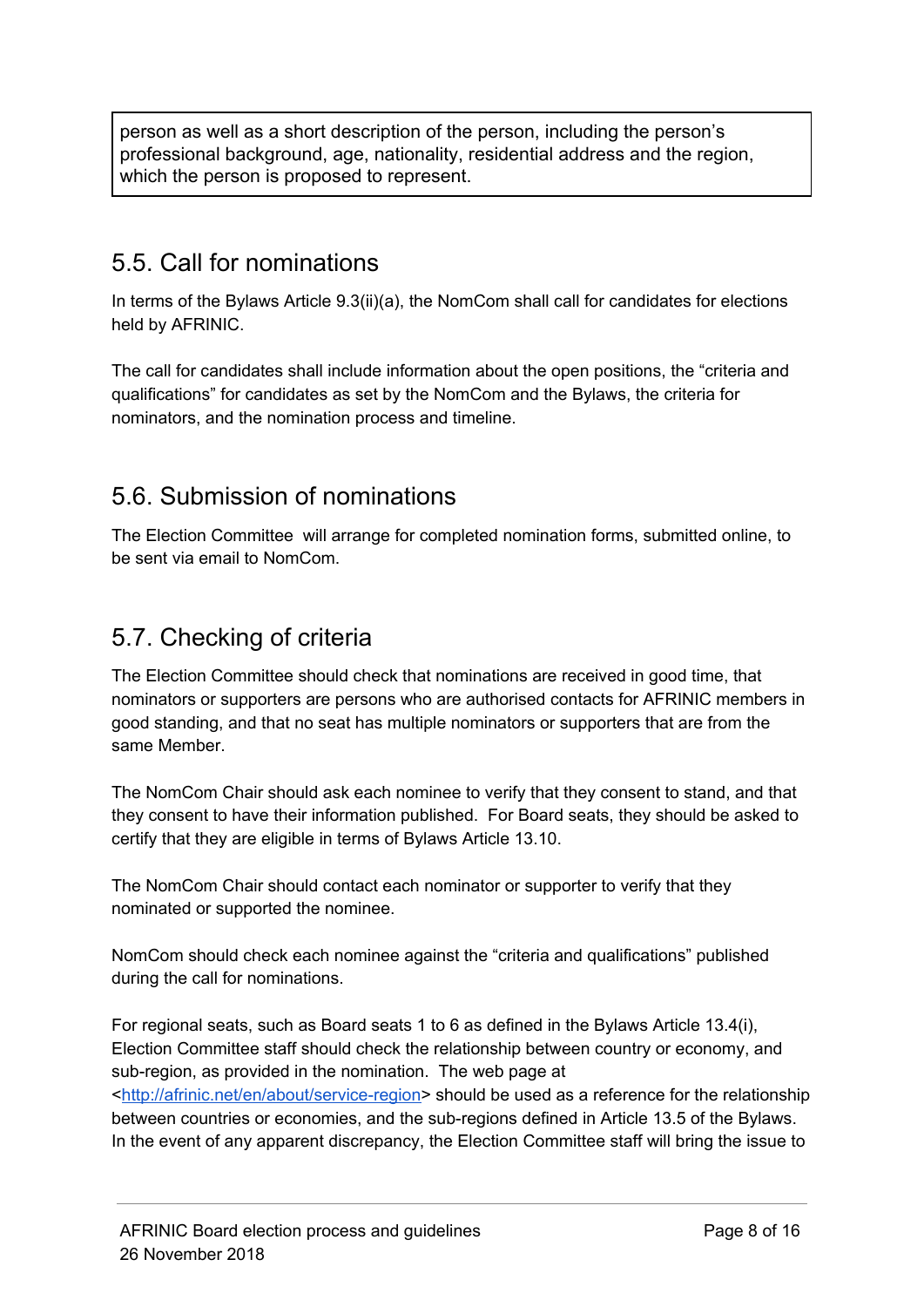NomCom's attention, and it will be NomCom's responsibility to decide how to handle the matter.

#### 5.8. Board approval of nominations

After nominations are received, the Board must approve them in terms of Bylaws section 12.14(i). This must happen early in the process, before NomCom spends much effort in finding the best candidates, and certainly before NomCom finalises the list of candidates in terms of the Bylaws section 9.3(ii)(d). Note that the Board does not approve the slate of candidates (the output from NomCom); the Board approves the nominations (the input to NomCom).

NomCom shall send the list of nominations, and all related information, to the Board as early as possible. The Board shall respond to NomCom in a reasonable time, with the list of approved nominations, and any concerns.

#### 5.9. Number and diversity of candidates

In terms of the Bylaws section  $9.3(i)(a)$ , the NomCom must "use its best effort towards" ensuring that a satisfactory number of individuals from the African internet community stand as candidate". To that end, NomCom may proactively look for candidates, in addition to publishing a call for nominations.

The Bylaws do not define a minimum or maximum number of candidates for each position. The Board recommends that NomCom should put forward a minimum of three candidates for each open position, and recommends that NomCom should use its own judgement regarding the maximum number of candidates for each open position.

If there are few nominations, then NomCom may extend the time limit (with the consent of the Board), or proactively look for more candidates.

If there are many nominations, then NomCom may use interviews and its own judgement to choose the best candidates, so that not all nominations become candidates, and so that the final number of candidates presented on a voting ballot is not too many.

The Board recommends that NomCom should consider gender, language and cultural diversity in selecting candidates for all elections.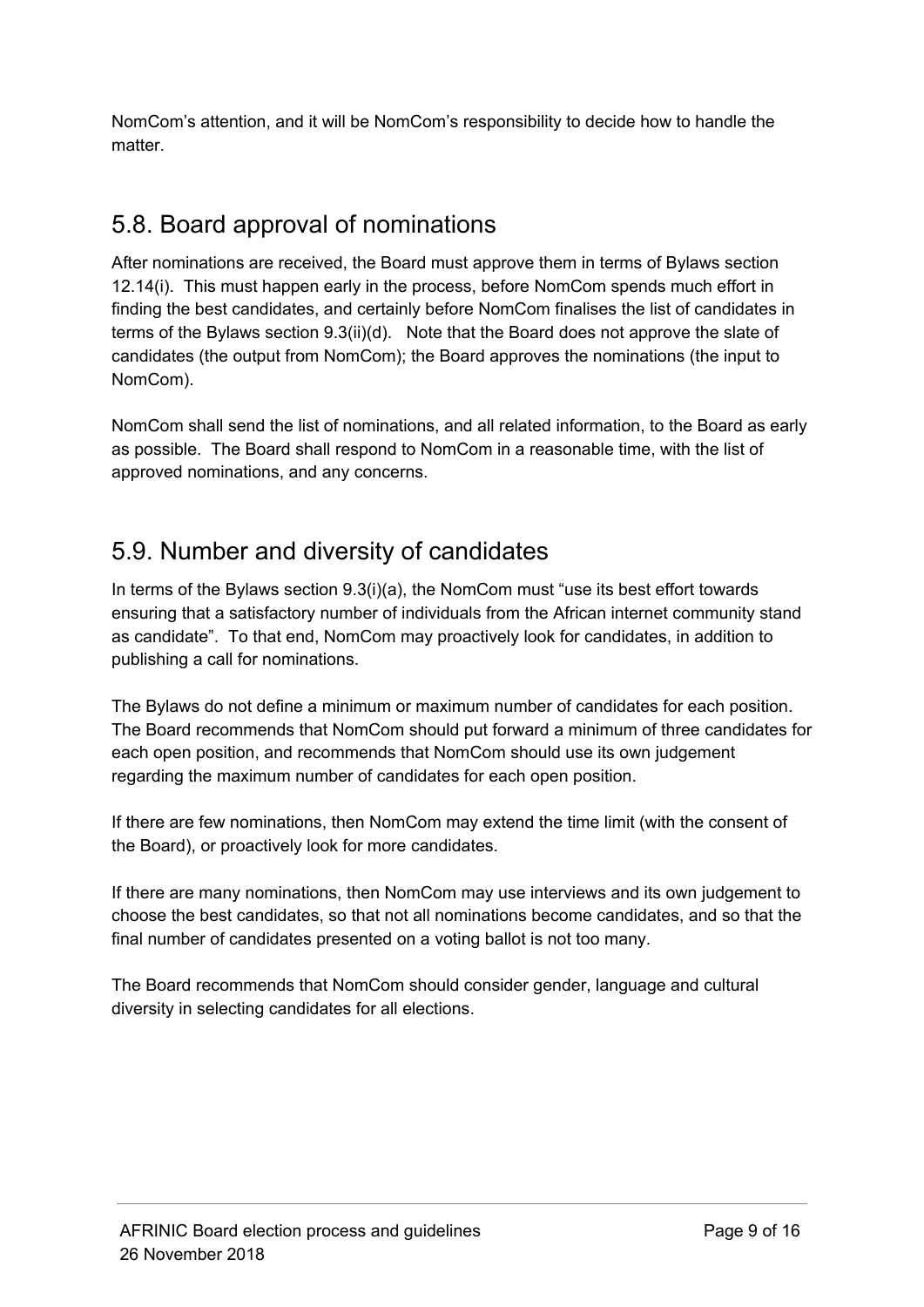#### 5.10. Interviews and background checks

NomCom may interview candidates in terms of the Bylaws section 9.3(ii)(c). On request from the NomCom chair, AFRINIC staff will facilitate interviews via telephone or Internet teleconference.

NomCom may conduct additional background checks or consult referees at its discretion.

#### 5.11. Finalising the list of candidates

In terms of the Bylaws section 9.3(ii)(d), NomCom has the responsibility to "finalise the list of candidates for any election".

Prior to finalising the list of candidates, NomCom shall prepare a draft list, and send it to the Board for non-binding advice. If the Board provides advice, then NomCom shall consider it, but final responsibility lies with NomCom, and NomCom is not obliged to follow the Board's advice.

### 6. Announcement of candidates and public comment period

NomCom shall work with the Election Committee to ensure that an online system for public comments is available. The public comment period shall be open from the time that the candidate list is finalised, until the day before the election day. The commenting system shall display each candidate's name and other relevant information that the candidate has consented may be published, and shall allow the general public to submit comments about the candidates. The comments shall be published, but inappropriate comments may be removed.

The NomCom Chair shall announce the final list of candidates, and information about the public comment period, via email to

- announce@afrinic.net
- rpd@afrinic.net
- Any other mailing list that is particularly relevant to the election in question (if not a Board election)

In the case of Board elections, the CEO shall arrange for the announcement to be sent to the registered voting contact of each AFRINIC member.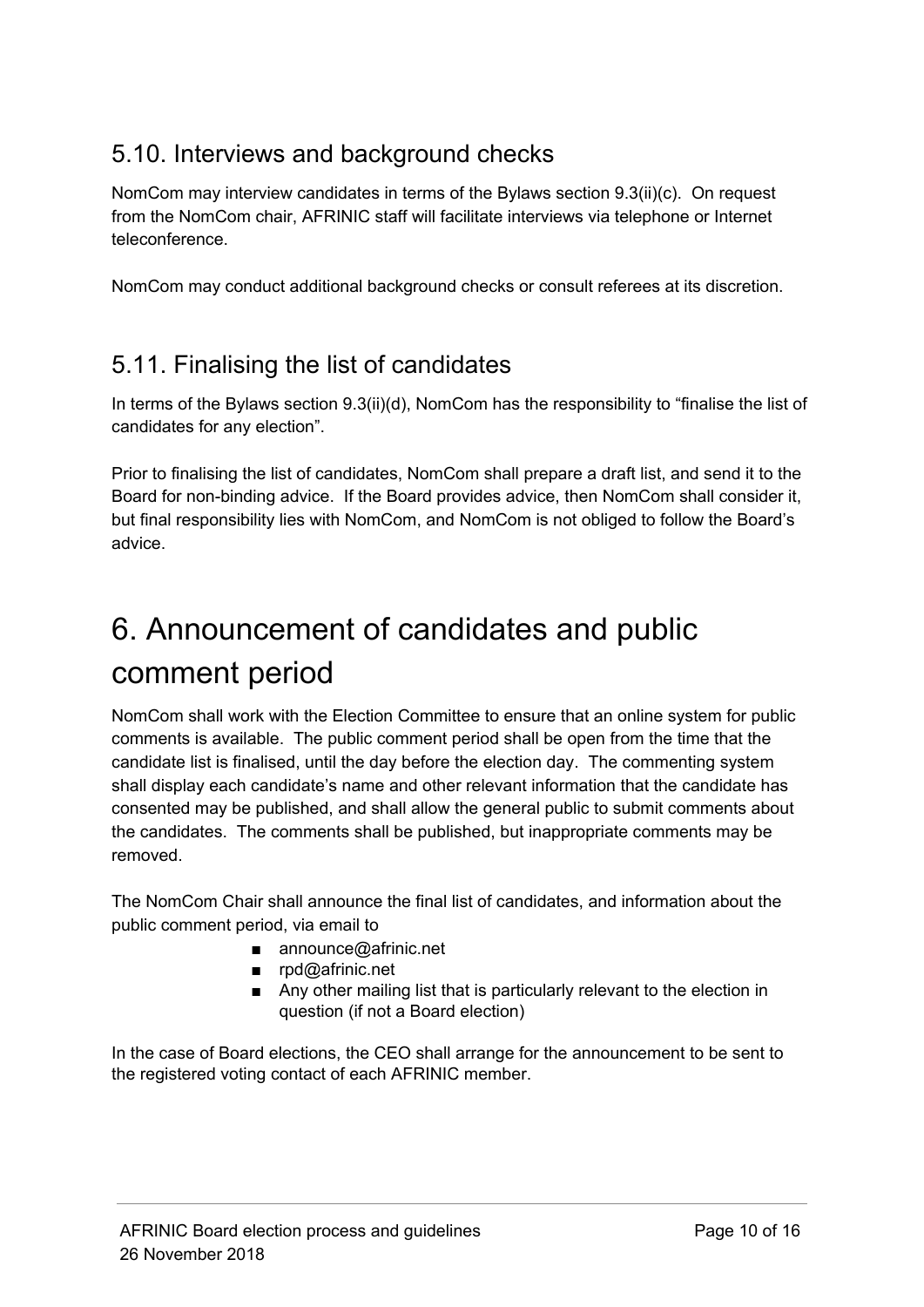### 7. Withdrawal

A nominee or candidate may withdraw his/her nomination by notifying the NomCom Chair at least 7 days before the start of the electronic voting period. The withdrawal notification must be submitted by either the nominator or the candidate. In any case, both the nominee and the candidate must be informed to verify and confirm the withdrawal before it can be formally accepted.

If a withdrawal is received too late, then the candidate will nevertheless appear on the ballot, but any votes for the candidate will be ignored when determining the winner of the election.

### 8. Voting

Voting will be allowed both via an electronic voting platform, and via paper ballots. Proxies will be allowed for voting by paper ballot.

#### 8.1. Eligibility to vote

Only organisations and persons fulfilling the following criteria are able to vote:

- Any AFRINIC Resource Member in good standing.
- All Registered Members.

A Resource member who is not a natural person may be represented by a person who is a registered contact for that organisation. This representation does not require a proxy.

An eligible voter may be represented by a proxy, duly appointed by the member and duly approved by the CEO at least 24 hours prior to the Election Day and transmitted to the Chair of the Elections Committee.

In addition, the following criteria apply to votes cast by candidates:

- $\bullet$  A candidate cannot carry a proxy (Section 12.12(ix) of  $Bylaws$ ).
- A candidate can carry the votes of the Resources Members they formally represent, having been registered as one of the organisation's contact persons for at least 12 months before the election date or since that organisation's commencement of membership if less than 12 months old. The [MyAFRINIC](https://my.afrinic.net/) portal will be the source of membership status for all eligible voters.
- A candidate without a valid membership status can not vote.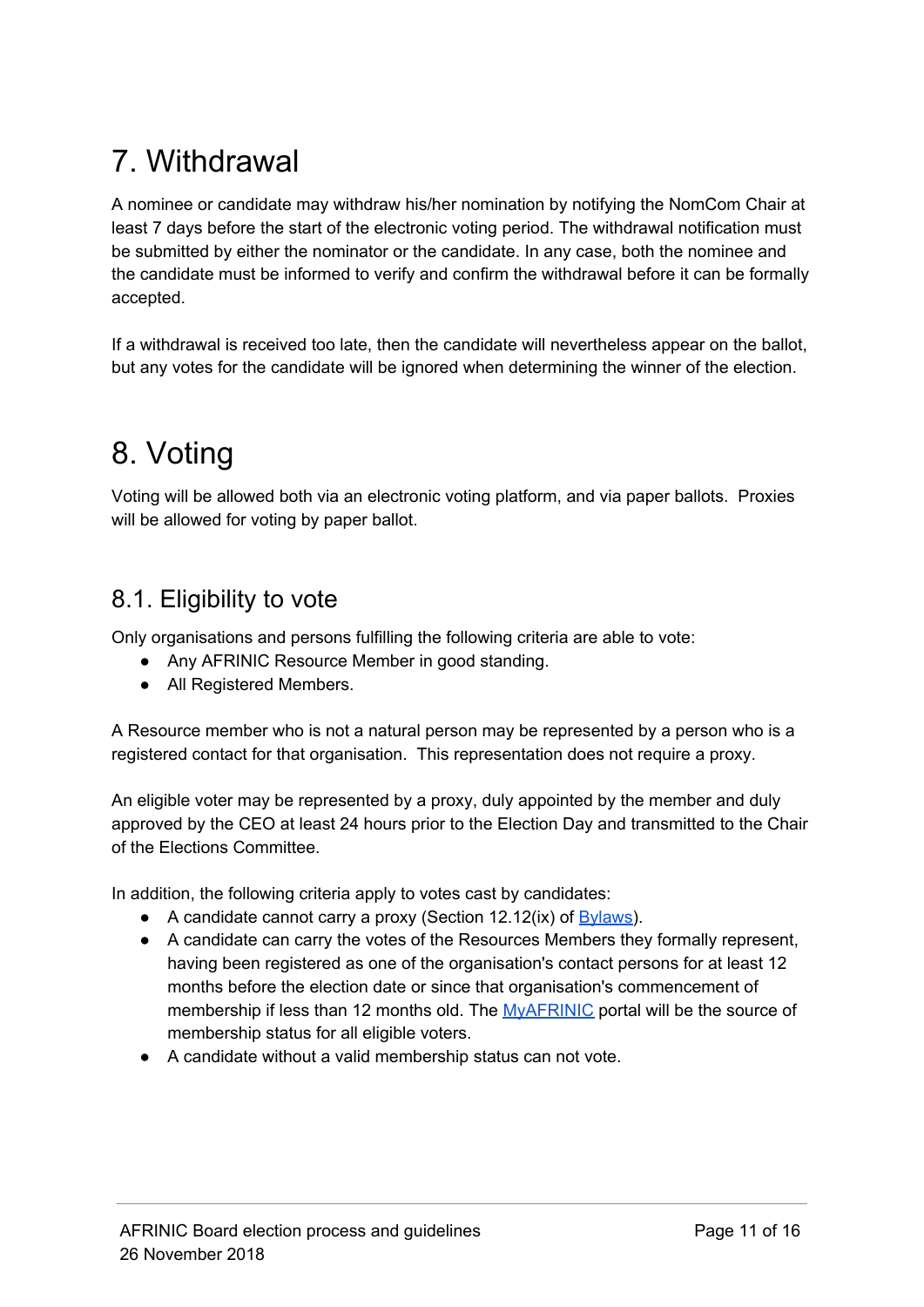#### 8.2. Proxies

An organisation that is not able to send a representative to attend the face-to-face meeting can give its voting rights to a proxy (per Sections 12.11 and 12.12 of the AFRINIC [bylaws\)](http://www.afrinic.net/en/about-us/bylaws?showall=1) by filling the proxy form available from the member's profile within the [MyAFRINIC](https://my.afrinic.net/) portal. Proxy forms will be available at the same time as electronic voting opens.

The form must be downloaded, signed and a copy must be sent by e-mail to the AFRINIC CEO not later than 24 hours before the election date. When a proxy is issued, the member loses the ability to cast an electronic vote.

- No member entitled to vote shall carry more than 5 proxies during the said election (Ref. section 12.12 (iiiv) of the [by-laws](http://www.afrinic.net/en/about-us/bylaws?showall=1)). Historically, this has been interpreted to mean that a person may vote on behalf of any number of members for which the person is a registered contact (where no proxy is required), but a person may not carry more than 5 proxies.
- No Candidate to the election of Director of the Company shall act as proxy for any member during such an election (Ref. section 12.12(ix) of the [by-laws](http://www.afrinic.net/en/about-us/bylaws?showall=1)).
- A proxy instrument must be printed on the official and actual letterhead of the Member organization.
- The paper document embodying the proxy instrument must be duly signed by:
	- Either a registered administrative contact of the Member. (For the avoidance of doubt, AFRINIC's database shall be used for counter verification), or:
	- $\circ$  A director of the company, on whose letterhead the paper proxy document has been printed, and whose name is listed on the said letterhead.
- The affixing of Company seals to the paper proxy instruments is not mandatory.
- Members who are natural person and who do not have a letterhead are exempted from the obligation of printing the proxy instrument on a letterhead.

#### 8.3. Electronic Voting

The electronic voting platform is integrated into the [MyAfriNIC](https://my.afrinic.net/) portal, and will be accessible only to members in good standing.

The following will apply to e-voting:

- The e-voting ballots have the same candidates and choices as the paper ballots.
- Starts at least 7 days before AGMM date.
- Ends at the same time as the close of voting via paper ballot.
- "Trustees" that are setup to unlock and tally the e-vote system shall consist of the AFRINIC CEO, NomCom Chair, and the AFRINIC Legal Counsel.
- E-votes are tallied using the e-voting tallying system. Results are signed by the trustees.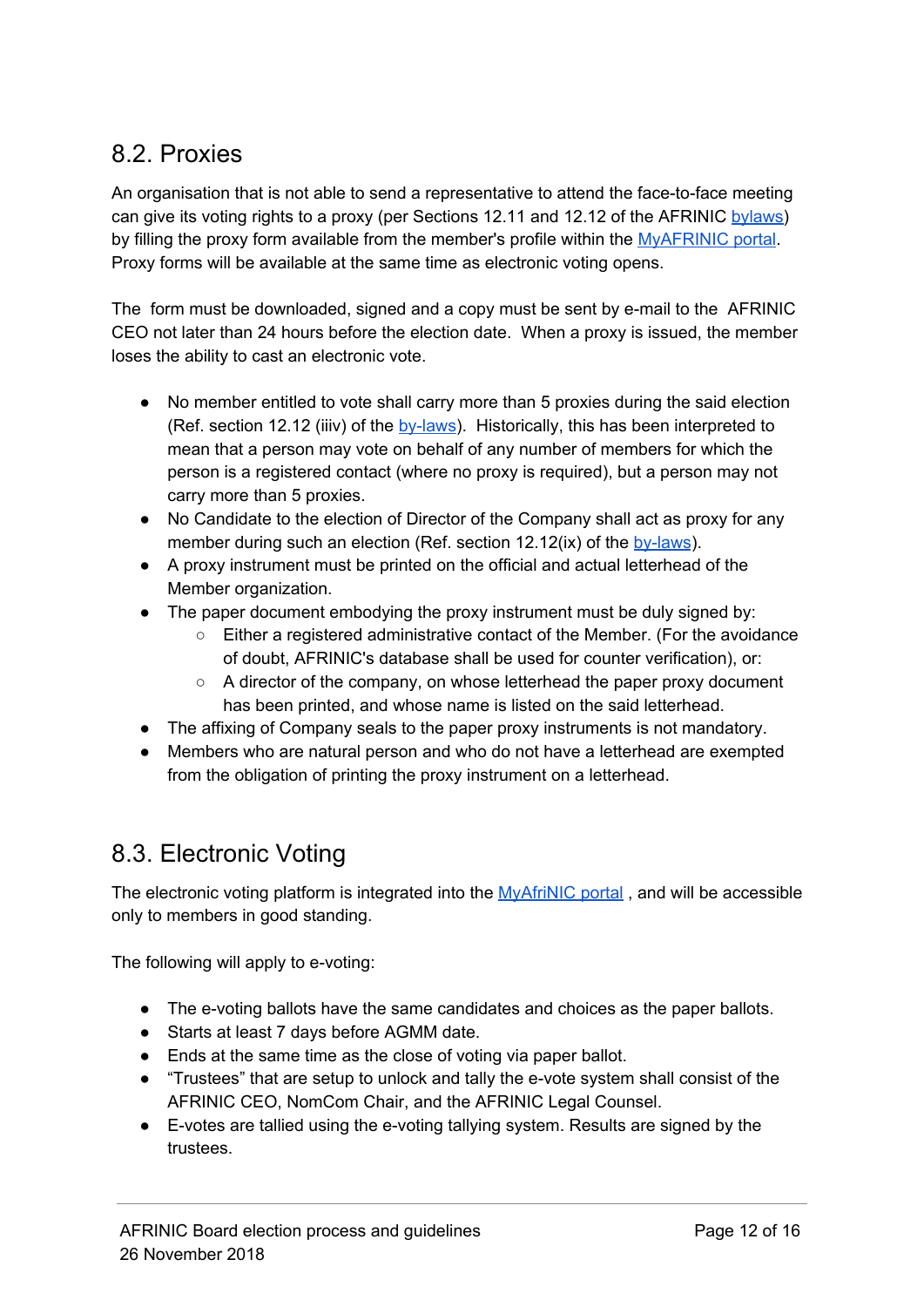#### 8.4. Paper Ballot on Election Day

The voting conducted during the Annual General Members' Meeting is carried out via paper ballots containing a list of candidate names.

Prior to the vote, all members present or participants holding a proxy will be required to register and validate their membership status. Election Committee staff will apply a stamp and signature to each ballot paper when it is issued. Ballot papers without the stamp and signature will not be valid.

- Voters should only vote for one option/candidate per seat. Each mark on a ballot paper represents one vote. A ballot with more than one mark per seat will be considered spoilt, and not be counted.
- This will be a secret ballot election. An inclusion of any personal data on the ballot paper will invalidate the vote and will be counted as spoilt.
- Elections will be closed as soon as the last member or proxy present in the meeting room casts his/her vote.

#### 8.5. Other considerations on election day

**I**n terms of the Bylaws section 9.3(b), NomCom shall "have general responsibility for, and shall supervise the conduct of the polls by the Election Committee on election day." In terms of the Bylaws section 10.1, the Election Committee has various duties. The NomCom chair shall work with a member of the Election Committee designated by the CEO to ensure that the election proceeds smoothly.

The Bylaws are not specific on the detailed proceedings during an election. The NomCom has general responsibility in terms of Bylaws section 9.3(b), but the Election Committee also has responsibilities in terms of Bylaws section 10. The Board suggests the following procedure:

- NomCom introduces the election, describes the responsibilities and the term;
- NomCom gives each candidate a chance to speak;
- Election Committee performs the election;
- Online voting should close at the same time as in-person voting closes;
- Votes are counted;
- Election Committee reports the result to NomCom chair;
- NomCom chair announces the result.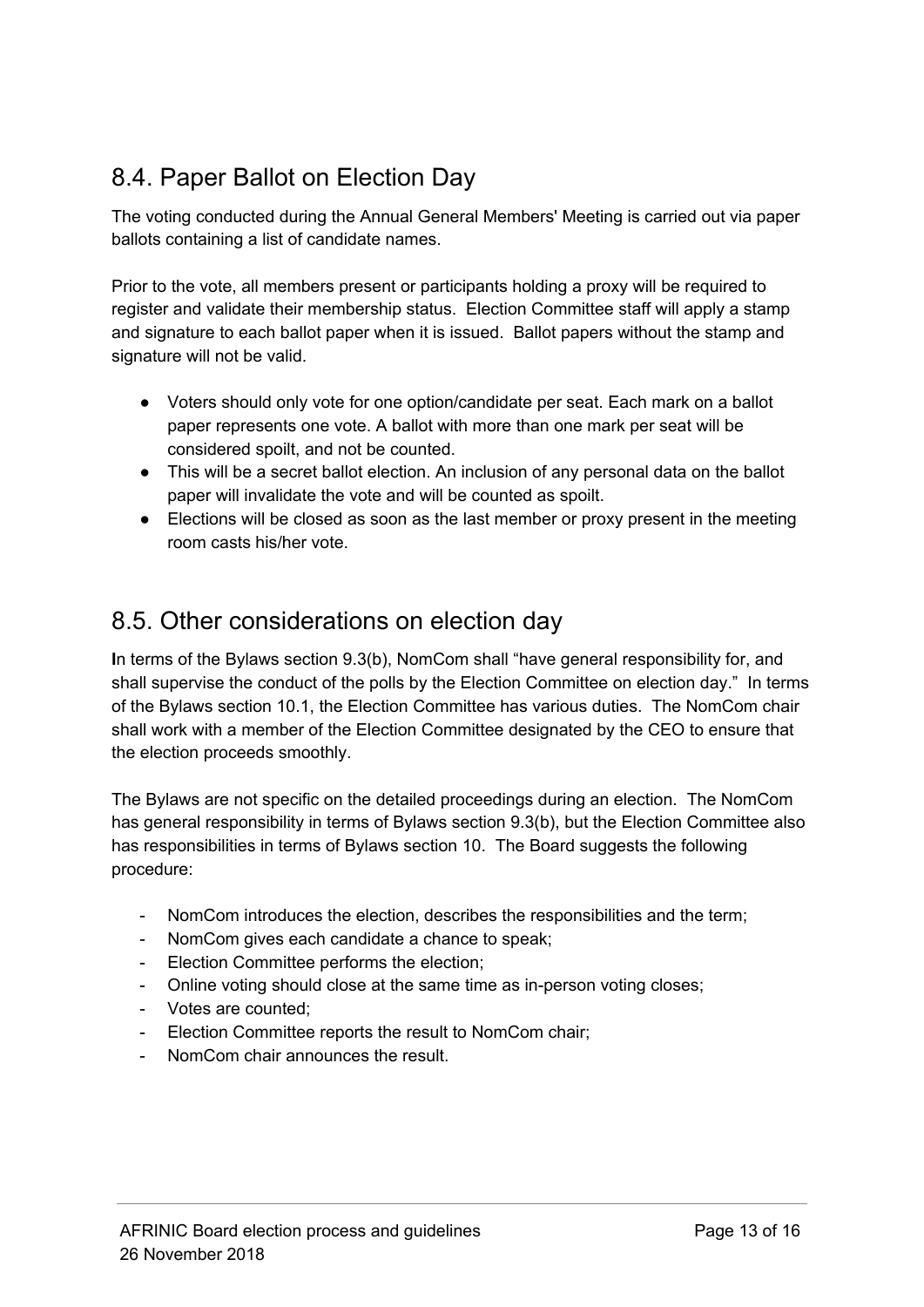#### 8.6. Counting of votes and determination of winners

A representative of the NomCom, and members of the Election Committee present during the AGMM, in addition to not more than four (4) volunteers from the other RIRs present, shall count the paper votes.

Counts from electronic voting shall be added to counts from paper ballots to determine the final counts.

In the event of a tie for an open seat, voting for that seat will be repeated, only by paper ballot and ignoring any e-voting results, until there is a winner.

For each seat, the candidate who receives the most votes shall be the winner.

Disputes shall be resolved in terms of Article 10.2 of the Bylaws.

### 9. Announcement of result

The Chair of the NomCom will announce the election results, including the number of electronic votes and paper ballot votes for each candidate.

The CEO shall send the final results by email not more than 48 hours after the election to:

- announce@afrinic.net
- members-discuss@afrinic.net
- rpd@afrinic.net

The election results shall be simultaneously published on the AFRINIC website.

### 10. Election timeline

The following timeline shall be used as far as practical. Staff should fill in specific dates every year. Minor deviations do not need to be approved by the Board.

| Days relative to milestone                             | <b>Date</b>       | <b>Description</b>                                                                           |
|--------------------------------------------------------|-------------------|----------------------------------------------------------------------------------------------|
| 40 days before AFRINIC<br>November/December<br>meeting | e.g. mid October  | Board call for NomCom<br>volunteers                                                          |
| 10 days before AFRINIC<br>November/December<br>meeting | E.g. mid November | Close call for NomCom<br>volunteers; Begin Board<br>consideration of NomCom<br>appointments. |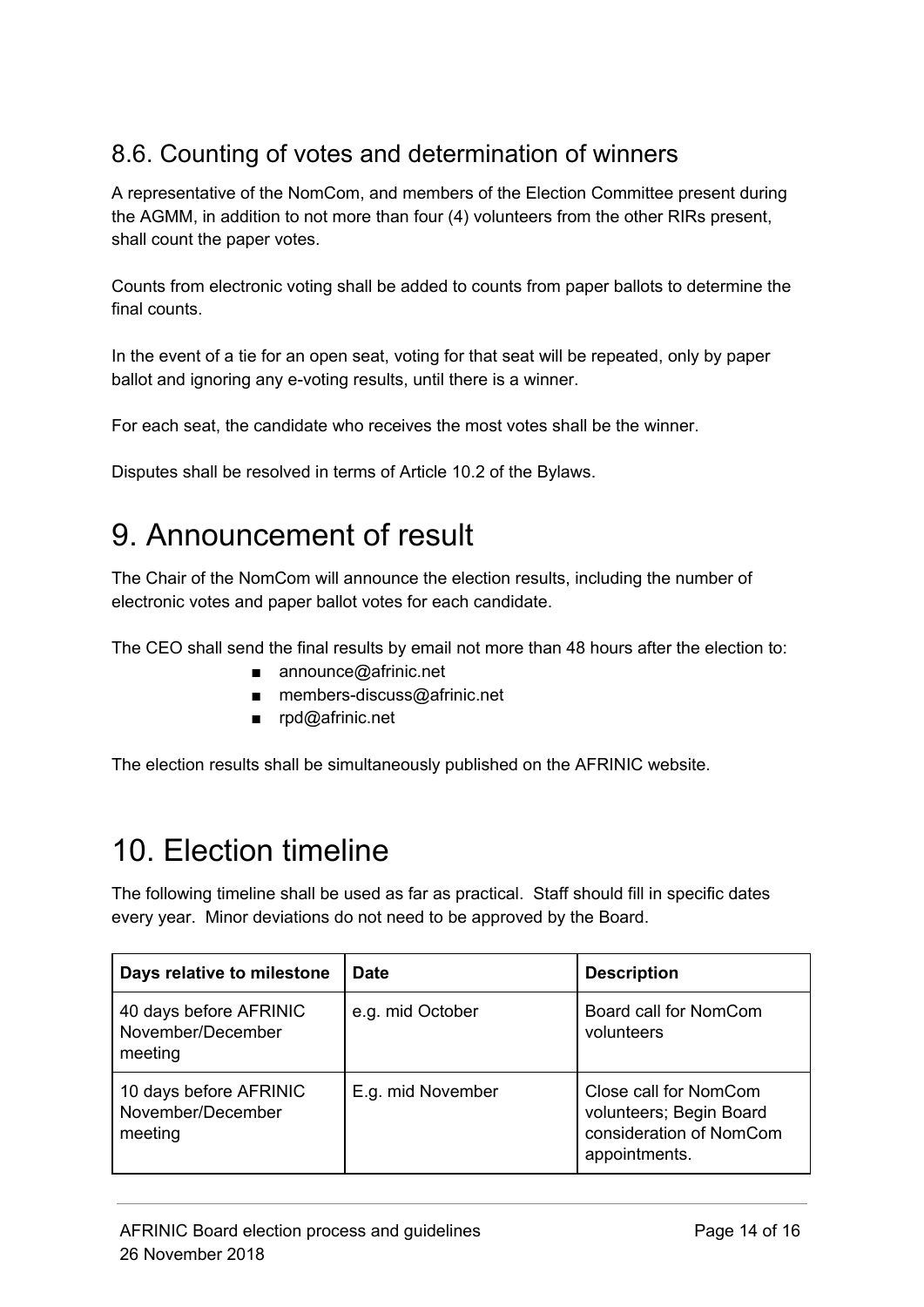| During or no more than 1<br>day after AFRINIC<br>November/December<br>meeting | E.g. late November | Board decision on NomCom<br>appointments                                                        |
|-------------------------------------------------------------------------------|--------------------|-------------------------------------------------------------------------------------------------|
| During or no 3 days after<br><b>AFRINIC</b><br>November/December<br>meeting   |                    | Announcement of NomCom<br>appointments for the<br>following year                                |
| 14 days after AFRINIC<br>November/December<br>meeting                         | E.g. mid December  | NomCom election of their<br>Chair                                                               |
| 16 days after AFRINIC<br>November/December<br>meeting                         |                    | Announcement of NomCom<br>chair                                                                 |
| 115 days before election                                                      | E.g. late January  | NomCom finalises criteria<br>and qualifications                                                 |
| 111 days before election                                                      |                    | NomCom and staff finalise<br>nomination form                                                    |
| 110 days before election                                                      |                    | NomCom announces call for<br>nominations; Nomination<br>form is activated                       |
| 75 days before election                                                       | E.g. late February | End of nomination period                                                                        |
| 69 days before election                                                       |                    | NomCom and staff verify<br>eligibility and consent;<br>NomCom begins<br>considering nominations |
| 68 days before election                                                       |                    | NomCom sends<br>nominations to Board for<br>approval                                            |
| 60 days before election                                                       | E.g. mid March     | Board approval of<br>nominations                                                                |
|                                                                               |                    | NomCom continues<br>consideration of<br>nominations                                             |
| 45 days before election                                                       |                    | NomCom sends draft list of<br>candidates to Board for<br>non-binding advice                     |
| 40 days before election                                                       |                    | Board sends advice to<br>NomCom on the draft list                                               |